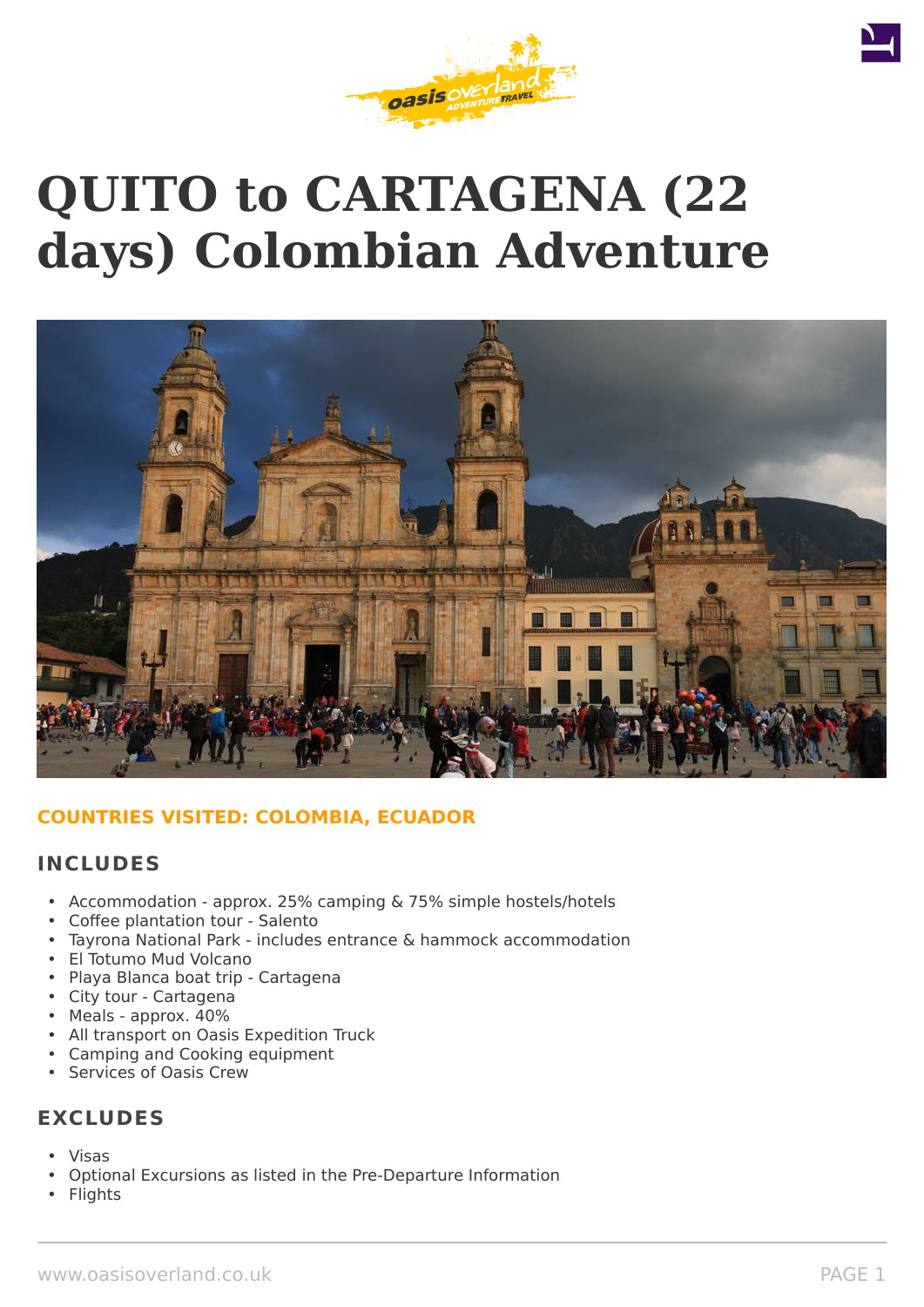- Airport Taxes & Transfers
- Travel Insurance
- Meals approx. 60%
- Drinks
- Tips

# **TRIP ITINERARY**

# **DAYS 1 - 5 QUITO TO PARQUE PURACE**

Leaving the richly historical capital city of **Ecuador**, Quito we cross the Equator and head towards Colombia. Depending on the time we may cross the border and camp at either **Ipiales or Past**o and see **the Santuario De Las Lajas** – a neo gothic church built on a stone bridge spanning a gorge.

We head to the beautiful colonial city of **Popaya**n which is nicknamed the White City, where we shall make a small stop to admire the chalk white facades and take the opportunity to stock up on supplies before continuing our journey north.

# **DAYS 6 - 8 PARQUE PURACE TO BOGOTA**

We arrive on unpaved roads to **Parque Purace** as this is the only place in Colombia to see **Condors**. Whilst in the area there are good walking trails and the more adventurous can scale **Volcan Purace** at 4750 meters however there are less strenuous hikes to the sulphur mine and **Termales De San Juan** – a spectacular hot spring with mud slides!

Embarking on a gruelling drive on the famous Pan American Highway we continue our journey towards the **Tatacoa Desert**. This arid area of striking eroded cliffs are surrounded by peaks rising to over 5000 meters resulting in a unique ecosystem and due to the dry and clear conditions it presents an excellent opportunity for some star gazing and we will try to camp here to maximise this.

# **DAYS 9 - 17 BOGOTA TO TAYRONA NATIONAL PARK**

**Bogota** is our next stop and we have a couple of nights here to see the different sides of this once notorious city. Having has the accreditation in the 1980's and 90's as being one of the most dangerous cities in the world things in Bogota have really turned around for the better! The city is cradled by Andean Peaks and great views can be seen from a trek up the **Cerro De Monserrate**. Visit the cobbled historic district of La Candelaria as well as taking in a few cafes and picturesque buildings whist sampling the ageold tradition of adding cheese to your hot chocolate!

Leaving Bogota, we head to **Parque Los Nevados** with more peaks topping 5000 meters and weirdly tall palm trees this is a great place to spend the day trekking and then check out the towns funky bars in the evening.

Continuing north we head into the mountains around **Salento** with its cool climate this is the heart of coffee growing country where we have the opportunity to visit one of the coffee farms.

After Salento there is an opportunity to visit **Santa Fe De Antioquia** by local bus to visit this sleepy colonial town and its several art galleries, museums and colonial architecture. As we arrive into the famous and lively town of **Medellin**, this is a great spot to get some tango or salsa lessons before trying out your moves at one of the local bars or clubs.

# **DAYS 18 - 22 TAYRONA NATIONAL PARK TO CARTAGENA**

We head off in the truck to **Tayrona National park** where we spend 2 days exploring the trails and to beaches set in deep bays shaded by coconut palms, Here we have the option to snorkel and possibly scuba dive in some of the bays widely regarded as some of South Americas loveliest coastline. Lack of roads means we will likely hike in with our gear to our overnight spots where we sleep in hammocks!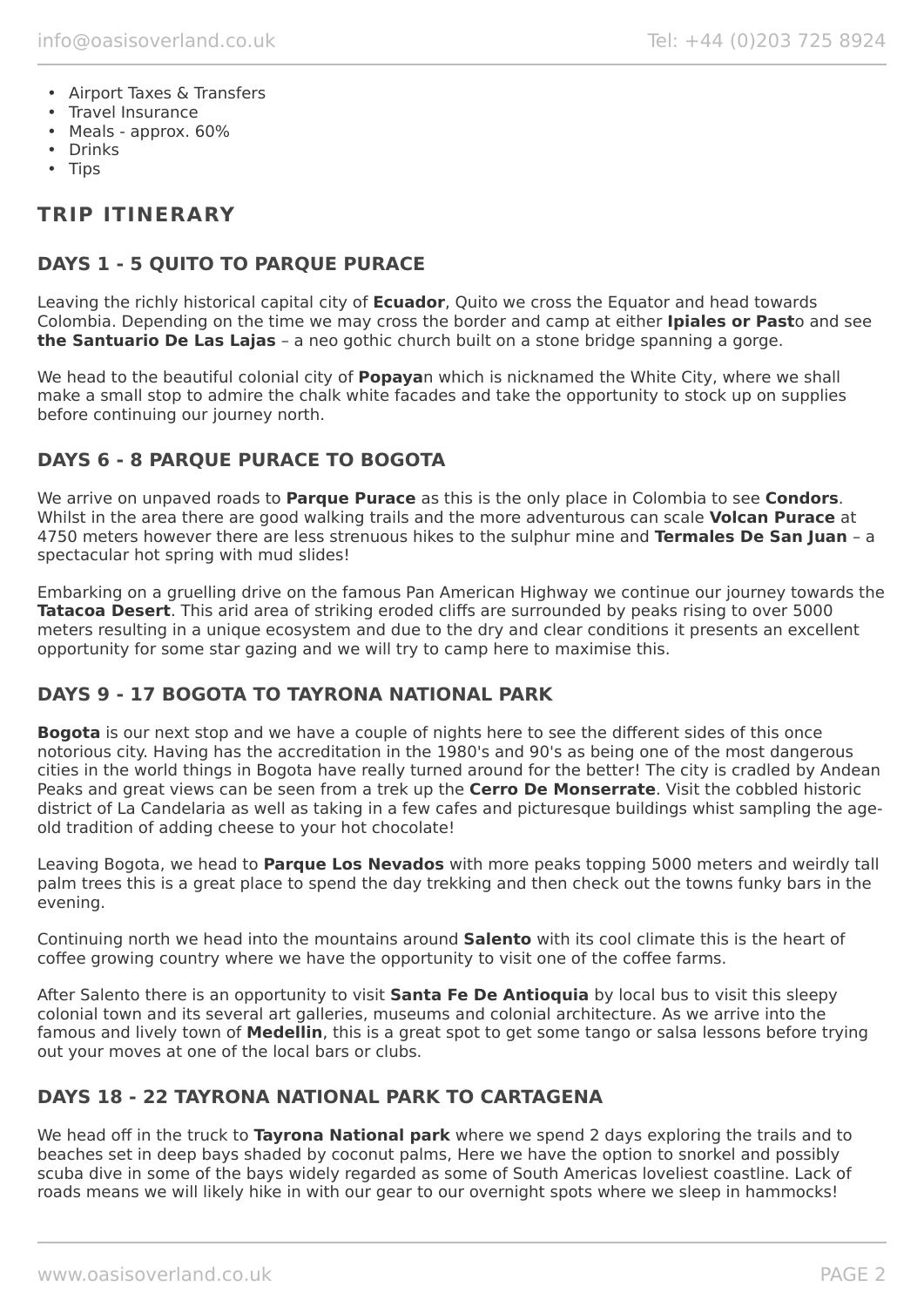On leaving we set off for **Taganga** where we spend the night in this chilled out Caribbean town with a strong alternative feel. We take a quick dip in the **Volcan De Lodo el Totumo** before heading towards Cartagena.

An undoubted highlight of any trip to Colombia is Cartagena with its colonial past and UNESCO World Heritage status. The old city is an ideal place to just wander the maze of cobbled streets and alleys amongst churches, monasteries, plazas and bougainvillea draped balconies. **La Murallas**, the thick walls built around the old city to protect it from pirates are wonderfully preserved and make for an interesting walk before stopping off in one of the hidden patio cafes. We spend 2 nights here to get a flavour of the city and also the trendy area of Bocagrande. We also include a boat trip at Playa Blanca with its turquoise waters and golden sand, it is one of Cartagenas most famous beaches.

# **ESSENTIAL INFORMATION ABOUT YOUR TRIP**

## **ARRIVAL & ACCOMMODATION**

**Trip Joining Point:** Hotel Majestic - Quito

**Start Time Day 1:** 08:00

**Address:** Mercadillo 366 y, Versailles, Quito

**Telephone:** +593 2 543 182

**Website:** [www.majesticquito.com](http://www.majesticquito.com/)

**Email: [info@majesticquito.com](mailto:info@majesticquito.com)**

All prices listed are approximate and subject to limited availability.

| <b>Room Type</b>      | <b>Price</b> | <b>Description</b> |
|-----------------------|--------------|--------------------|
| Single en-suite       | US\$21.00    | Per Room           |
| Double /Twin en-suite | US\$25.00    | Per Room           |
| Triple en-suite       | US\$28.00    | Per Room           |

#### **The trip starts from the Hotel Majestic at approximately 8am on the morning of Day 1 of your trip.**

Close to the new city area. All rooms have a bathroom. A great value simple hotel with good service, and in a convenient location for exploring Quito. We can book the Majestic Hotel, but please give us 6 week's notice. There are cheaper hotel options nearby, but be aware that bookings can get lost in South America!

#### **PRE-TRIP ACCOMMODATION:**

We provide a free service for booking pre-trip accommodation. Just log in to **[My Oasis Account](https://oasisportal.eecsoftware.com/login.php)**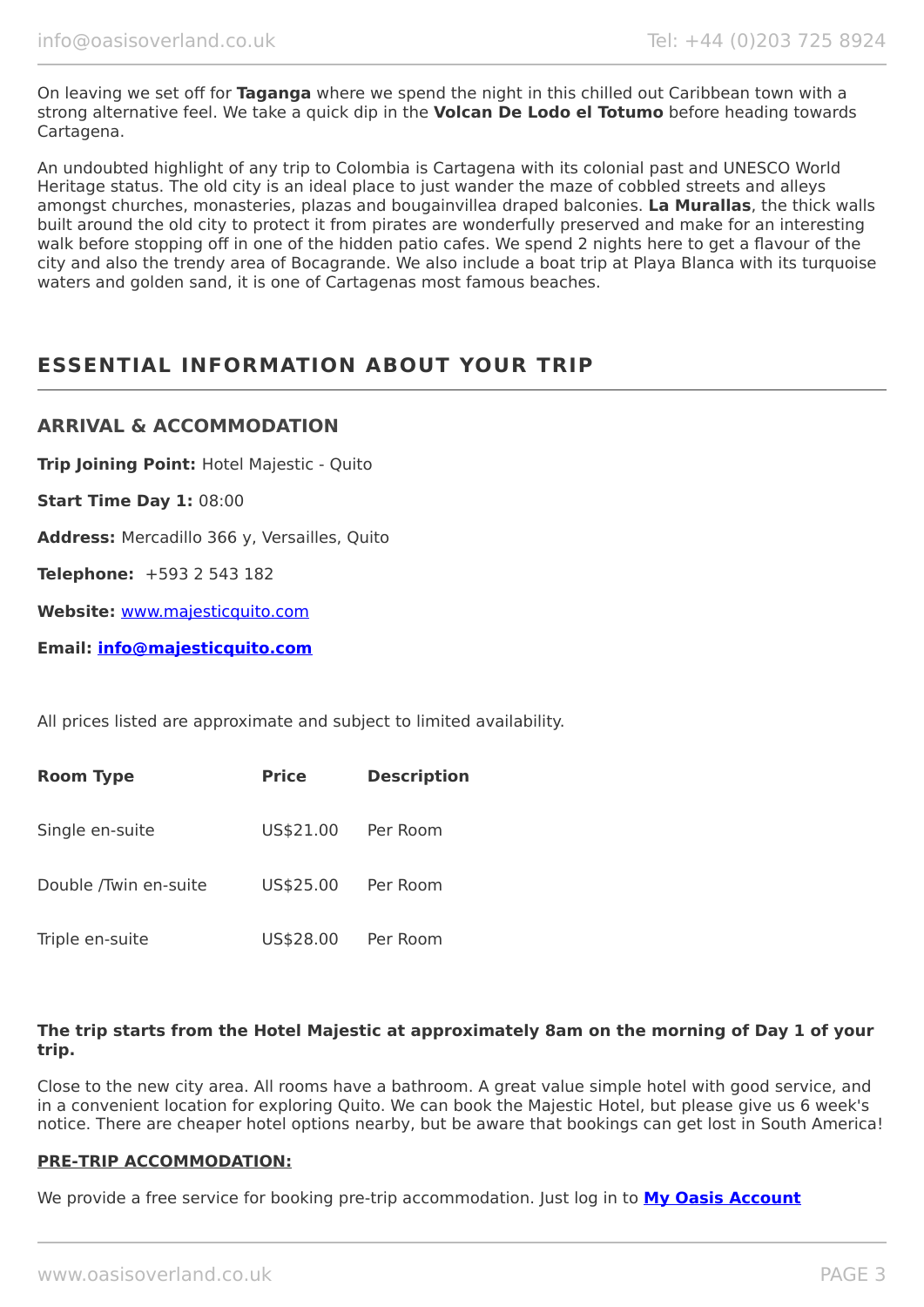and select the accommodation required, or contact us direct. We will require your arrival date so please ensure this information is forwarded to us as soon as you have booked your flight. Please book this service as soon as you have booked your flight and no later than 6 weeks prior to departure, after which a late booking fee will apply. If you have booked through a travel agent you will not have an account allocated, so please contact your agent to request pre-trip accommodation.

Double, twin, and triple rooms will be provided subject to availability, where requested. However when not available we may need to book other rooming arrangements, and will fit these as closely as possible to your request. Those travelling solo will be put in shared rooms to reduce the costs to them, which may be twin/triple shares with other Oasis Overland travellers. Single rooms may be available in some cities for solo travellers, and we will arrange this for you on request, subject to availability.

If you are arriving early in the morning and you would like to check in immediately, you may have to reserve your room for the previous night to ensure direct check in, otherwise you may have to wait until normal check in times (usually 1pm to 2pm).

Accommodation costs for any additional nights are payable direct to the Hotel Majestic on arrival in \$US.

#### **AIRPORT TRANSFERS:**

We are unable to arrange transfers in Quito.

Getting from the international airport in Quito to the Hotel Majestic is very straightforward. Upon clearing customs and entering the arrivals hall there is an official airport taxi desk right in front of you. Show them the name of the hotel (is it advisable to have the full address written down) and they will issue you with a ticket. Upon exiting the airport building the official taxi rank is in front of you, hand the ticket to the driver and they will take you straight to the hotel. You pay the driver directly upon arriving at the hotel, the amount is stated on the ticket. The price for a taxi to the Marsical Sucre district, where the Hotel Majestic is located, is around US\$25-30. The official taxis are yellow with a green stripe.

### **PRE-DEPARTURE MEETING**

There will be a pre-departure meeting in the starting hotel the night before the start of the trip, usually around 6:00pm. There will be a notice in reception advising the exact time and here your crew will explain how the day to day running of the trip works. Your Tour Leader will **collect your Local Payment** money as well as 2 photocopies of your **passport information page**, **insurance policy details** with policy number and confirmation that the duration will cover you for the entire trip and a **24-hour emergency assistance** telephone number. It is essential that you attend this meeting - please let the UK office or your tour leader know if you are unable to do so.

# **POST TRIP ACCOMMODATION AND AIRPORT TRANSFERS**

Post-trip accommodation can be arranged with your tour leader during the trip or directly with the hotel on arrival. The return airport transfer can be arranged through your hotel / hostel and is not included, it is at your own expense. We regret these services cannot be arranged via the Oasis office before departure.

The exception to this is for Rio accommodation over the New Year & Carnival periods, please contact **[southamerica@oasisoverland.co.uk](mailto:southamerica@oasisoverland.co.uk)** when you make your booking for further information.

### **FLIGHT INFORMATION**

You need to arrive at your departure city at least the day before your trip begins. Return flights must be booked for at least the day AFTER the trip is due to end. You may wish to allow some extra time to explore your arrival and departure cities.

#### There are many online flight search engines such

as **[www.skyscanner.net](http://www.dpbolvw.net/click-5720161-10639348)** or **[www.ebookers.co.uk,](http://www.ebookers.co.uk/)** flights can also be booked direct with airline websites or through travel agencies. Please inform us of your flight details through your online account, as airport transfers can be arranged for various trips.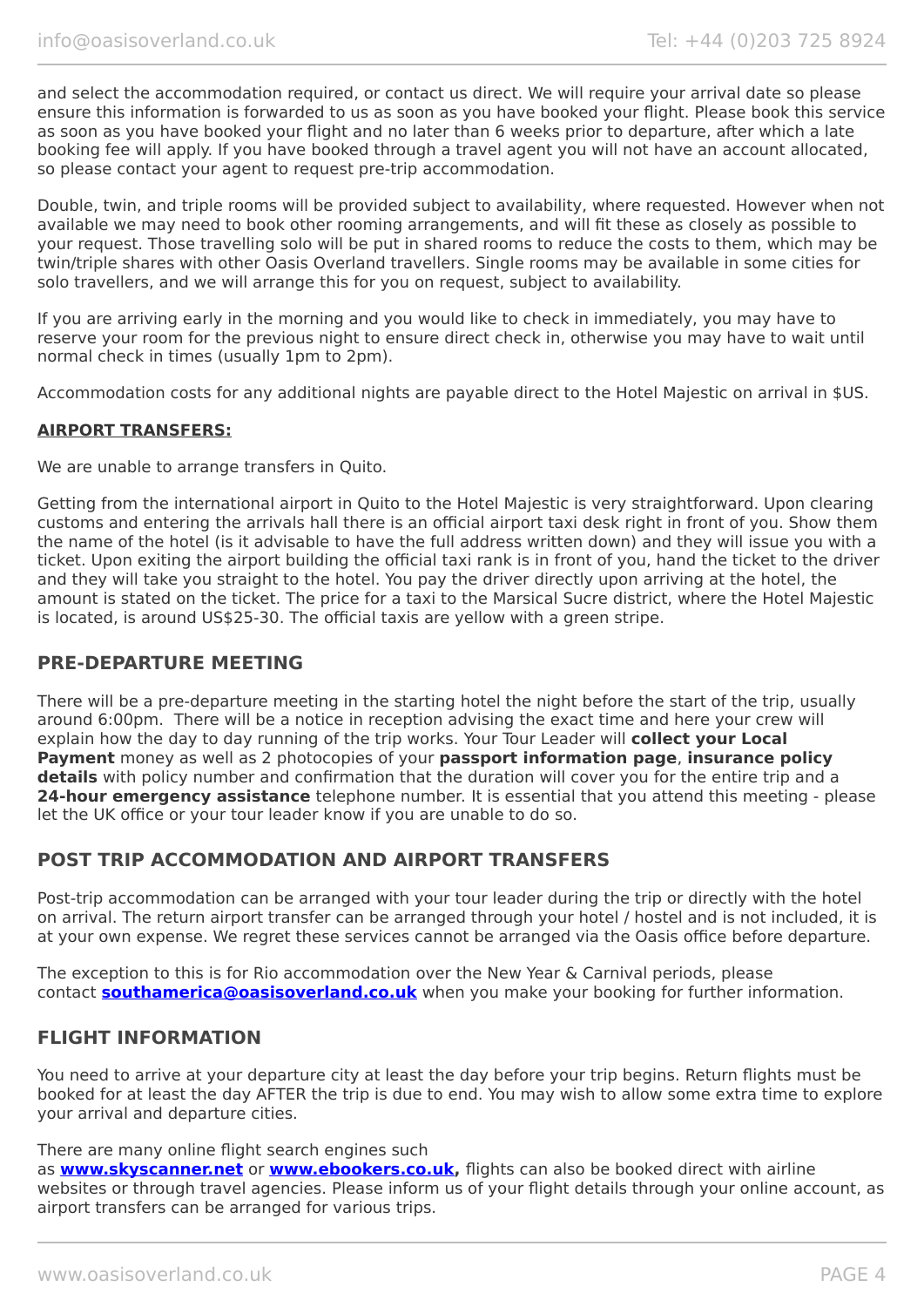**One way ticket:** If you intend to travel on a one way ticket to meet up with one of our trips, without possessing an onward flight ticket - we recommend that you have a copy of your payment confirmation/ receipt (that you will be sent at time of your balance payment) available at immigration to assist easy entry.

**Departure Taxes:** Please check with your Travel Agent or Airline if your flight ticket already includes a departure tax payment out of the country. If it does not - please budget for approx US\$30 to \$70 USD - to be paid in US\$ only.

### **PASSPORTS**

Your passport must be valid for at least 6 months AFTER your trip finishes. This is a general requirement for all of the countries we travel to on our trips.

If you have dual nationality you can only use one passport for the entire trip. It is your responsibility to ensure you have all the relevant visas you require.

Please bring 2 photocopies of your passport details to give to your tour leader.

As a guideline, you will need at least 1 blank page per country in your passport, (for the 31 weeks Trans South America, you should allow at least 13 blank pages).

**Inca Trail Trek** – you will need to provide your passport details to apply for your Inca trail trekking permit, please enter these correctly on your booking form. If you are intending on renewing your passport then please let us know at the point of booking. In order to trek you will need to be in possession of both your passport and your permit – and the passport details have to match otherwise the permit issuing authorities will not let you trek.

### **VISAS**

The information below is to be used only as a guide and may change without prior notice. It is advisable to contact the relevant embassy in plenty of time before the trip departs to check the current visa requirements**.** It is **your responsibility** to ensure you have all the relevant visas you require**.**

#### **Visas must be paid for in USD cash ONLY.**

On arrival to countries in South America, you will be given an 'Immigration card'. It is important that you keep this with your passport during your entire stay in the particular country as it is needed for departure. Failure to produce this immigration slip can result in a fine.

**Transiting via the USA -** Travellers who are flying to South America via the US will require either a US visa or for certain nationalities an Electronic System for Travel Authorization (ESTA) to take advantage of the visa waiver programme. These can be processed and paid for **[here](https://esta.cbp.dhs.gov/esta/)**.

If you have travelled to Iran, Iraq, Sudan, Syria, Libya, Somalia or Yemen since March 2011 you will not qualify for the ESTA and must apply for a visa.

It is very important you establish your ESTA eligibility and have the correct documentation before departing, as if you do not have the right authorisation upon checking in at the airport you may not be permitted to travel.

For more information on other nationalities & visas checkout **[www.projectvisa.com](http://www.projectvisa.com/)**

#### **Colombia**

Passport Holders from UK, Ireland, Australia, New Zealand, USA, Canada and most EU countries will not require a visa to enter Colombia.

Passport Holders from other countries, will need to check the current visa requirements with the relevant consulate, and whether you need to obtain the visa in advance.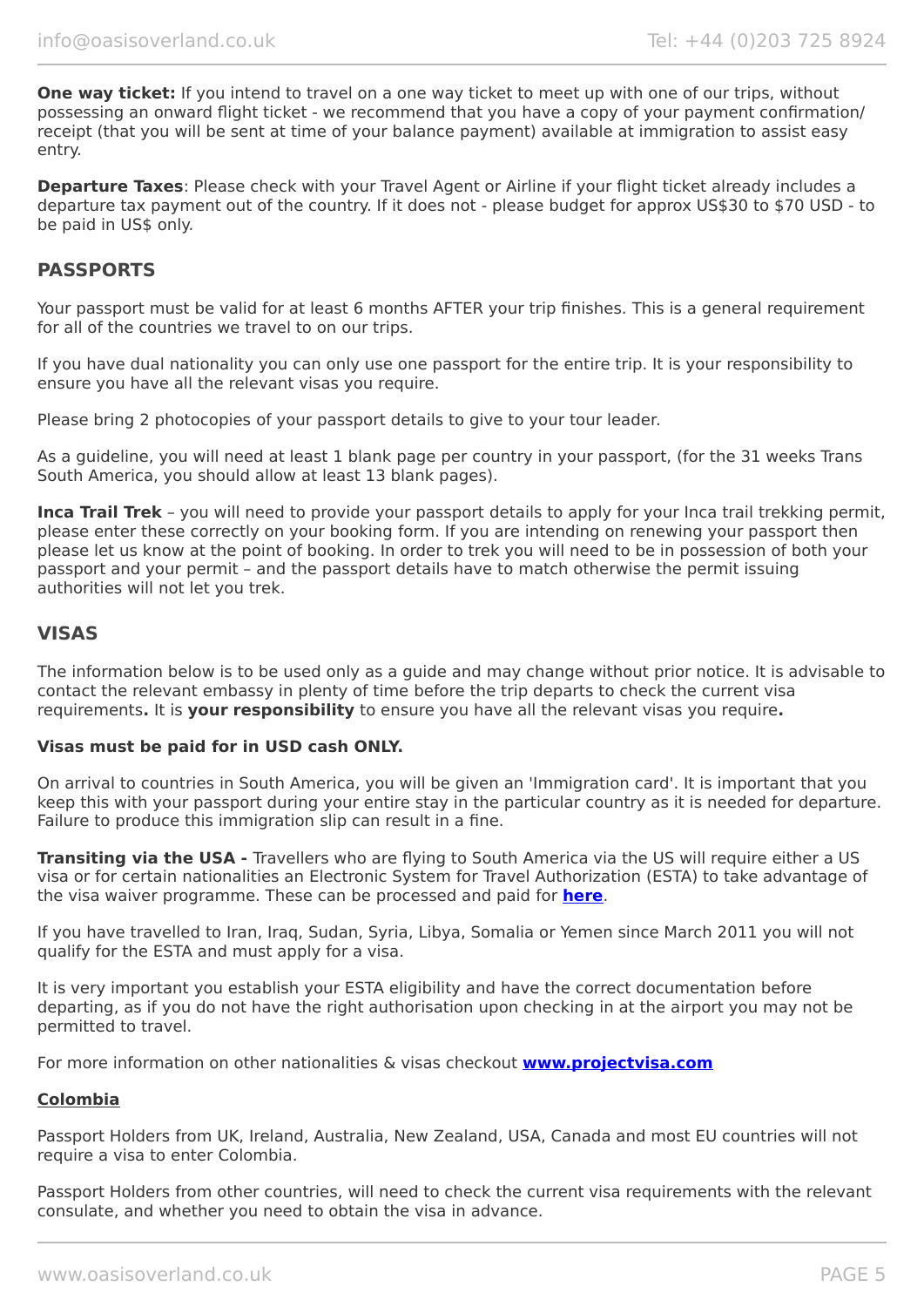#### **Ecuador**

Passport Holders from UK, Ireland, Australia, New Zealand, USA, Canada and most EU countries will not require a visa to enter Ecuador.

Passport Holders from other countries, will need to check the current visa requirements with the relevant consulate, and whether you need to obtain the visa in advance.

Travellers **must** have physical proof of health care Insurance whilst travelling through Ecuador. You may be asked to provide this at Immigration at the land border or at the airport on arrival - a printed copy of your travel Insurance should suffice.

# **VACCINATIONS AND HEALTH**

It is possible that you may require some vaccinations for your trip, depending on the areas that you are visiting. As we are not medically trained, we are unable to give detailed advice on vaccination requirements, so please use the information below as a guide only. We have worked closely with **Nomad Travel Clinics** for many years and they offer Oasis travellers a **10% discount** on vaccinations, antimalarial drugs, first aid items, clothing and equipment, just enter discount code OASIS1000 at **[www.nomadtravel.co.uk](http://www.nomadtravel.co.uk/)**. Alternatively you can check out the **[fit for travel website](http://www.fitfortravel.scot.nhs.uk/home.aspx)** for more travel health information or consult a reputable travel clinic or your GP for information and advice. We suggest that you allow at least 8 weeks to get all your vaccinations.

**Yellow Fever** - Being vaccinated against Yellow Fever and having a valid certificate and a photocopy is deemed compulsory in some countries we visit, especially at certain borders and are needed if you are entering from an infected country. You can view a list of countries requiring a certificate through the World Health organisation **[http://www.who.int/ith/ITH\\_country\\_list.pdf](http://www.who.int/ith/ITH_country_list.pdf)** 

**Rabies** - Vaccinations are regularly advised for many countries that we travel through - especially if time and money are not a deterrent.

**Malaria** - In some of the areas we visit there is a risk of contracting Malaria. You must be aware that whatever malaria prophylactics you are taking, they only offer partial protection. They must be coupled with your own physical efforts against being bitten - which is the best prevention. Malaria-carrying mosquitoes come out at sunset so from this time you should wear long sleeves and trousers. Exposed skin, especially ankles, should have insect repellent containing 'Deet' applied to them. Your crew will advise on where the worst affected areas are on the trip. There are a number of prophylactic malaria treatments on the market & requirements change. It is also wise to take a sample of whichever prophylactic you choose, a few weeks before you leave. This way you may determine early on if you have any adverse reactions so you can change the regimen if necessary. Please consult a reputable travel clinic or GP for advice. For more information visit **[www.nomadtravel.co.uk](https://www.nomadtravel.co.uk/) or [www.fitfortravel.scot.nhs.uk](http://www.fitfortravel.scot.nhs.uk/)**

Medical advice should be taken particularly if you are visiting the jungle in either Ecuador or Peru, the Brazilian Pantanal or Iguazu Falls in either Argentina or Brazil as part of your trip.

**Altitude sickness** - This is caused by thin air (due to lack of oxygen) and can affect anyone arriving at high altitude (above 3000mtrs). The symptoms are headaches, dizziness, shortage of breath and possibly nausea. To avoid this or alleviate the symptoms make a point to acclimatize by arriving into a high altitude destination a few days early and make sure you do not over exert yourself, rest for a few hours, avoid drinking alcohol, smoking, large meals and drink plenty of water.

As we are travelling mostly by land (as opposed to flying into a high altitude location) we should acclimatise gradually, and so avoid 'soroche', mountain sickness.

**Dengue** - Unlike the malaria mosquito, which bites at night, the dengue carrying mosquito bites during the day. Some areas we travel to do have occasional outbreaks & it is therefore advised that you take care not to be bitten during the day as well as at night. There is no vaccine available.

**Health** - To join our trips you should be in good general health. Your medical insurance company must be told if you have any pre-existing medical condition / allergy or if you are on any regular medication,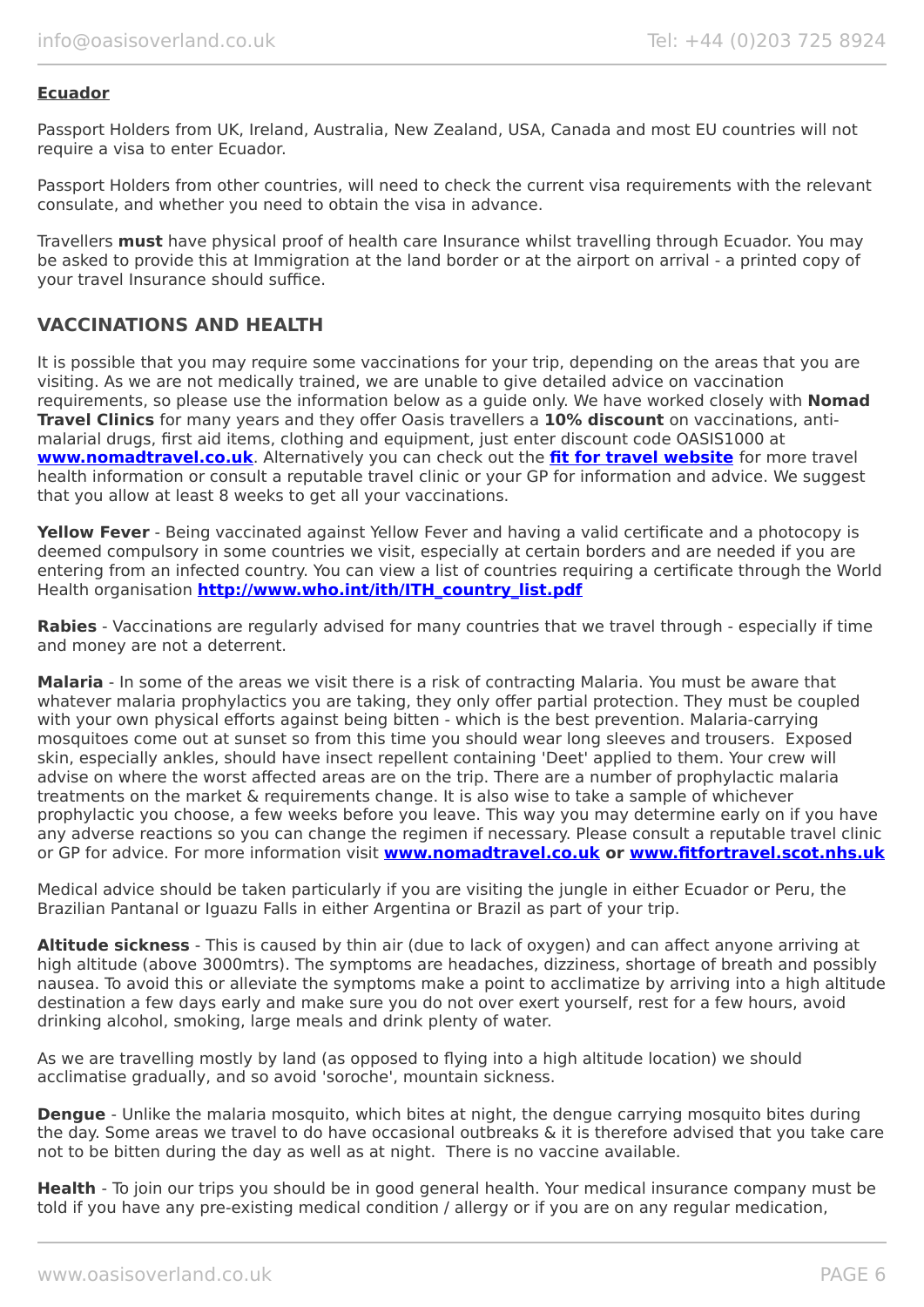otherwise you may not be covered under your policies for these. Our crew will need to know of any medication or conditions you may have. For general health advice log onto **[www.nathnac.org/travel/](http://www.nathnac.org/travel/index.htm)**

# **TRAVEL INSURANCE**

It is a compulsory requirement that you have adequate travel insurance before you join any Oasis Trip & at the very least are insured for all necessary medical & repatriation costs incurred.

You will be asked to provide the following details in **My [Oasis Account](https://oasisportal.eecsoftware.com/)** if you have not already done so: travel insurance name, insurance policy number & insurance emergency telephone number. You will also be required to give a copy of your policy with this information to your Tour Leader on arrival with confirmation that the policy duration is sufficient to cover you for the entire duration of your trip. It is also wise to leave a copy of your insurance policy with a friend or relative for safe keeping.

We believe that your safety and holiday enjoyment are very important. It is a mistake to think that "it will never happen to me". It is also very important that you are covered for all the activities that you may wish to undertake while on our trip. It is extremely important that you check the full extent of your cover related to 24 hour Medical Emergency Assistance. In the event of you needing medical treatment you want to know that you have the best cover available to you. Your policy should include adequate Medical Emergency and Repatriation cover as well as Cancellation, Baggage and Personal Liability cover. You need to be aware of EXACTLY what activities your policy covers you for. Please note that skiing is not usually covered in most insurance policies.

We offer tailor made Overland Adventure Travel Insurance that covers most of the adventure and sporting activities on our trips.

For further information on the insurance we offer, the activities covered and costs, check out the **[Travel](https://www.oasisoverland.co.uk/travel-insurance) [Insurance](https://www.oasisoverland.co.uk/travel-insurance)** section of our website. You can purchase our insurance by logging into **[My Oasis Account](https://oasisportal.eecsoftware.com/)** and click 'Buy Insurance' or through the following **[link](https://www.campbellirvinedirect.com/oasisoverland/)**.

### **MONEY, BUDGETS AND LP**

#### **Local Payment (LP)**

LP is part of your overall trip payment and is the most cost effective and practical way to get hard currency to South America to pay for a variety of your day to day local costs (i.e. all meals prepared by the group, campsite/hostel/hotel fees, gas, and certain activities listed on the trip page) which cannot be pre-paid from the UK. It is a guaranteed amount, set before your trip departs, and unlike 'group kitty' systems we will not ask you to contribute more once the trip is underway.

**Please note:** Your LP is payable to your Tour Leader on the morning of departure in US\$ Dollars CASH ONLY. Make sure that all your notes are in good condition. Old, torn or marked notes are often refused by the banks and we will therefore be unable to accept them either and you will be required to change them in the country you start for new unblemished notes which will be difficult. Please do not bring all of your Local Payment in US\$100 notes, a good mix of \$20s, \$50s and \$100s is preferable and also make sure that they are post 2013 and do not have a serial number starting with CB**.** In many countries smaller US\$ notes are simply not accepted and as such notes smaller than \$20 are best avoided.

Please remember that you will need to pre-order US\$ cash for your LP before you leave home as your LP is payable all at once at the start of your trip and you cannot pay in local currency using ATMs due to the withdrawal limits in place and their unreliability. In addition, ATM transaction fees can seriously add to your travelling expenses.

#### **How to bring your currency?**

Past Oasis travellers have fed back that they have felt, as a general rule it is best to bring your money in a combination of cash US dollars, pre-paid travel currency cards and debit/credit cards.

#### **Make sure that all your notes are in good condition. Old, torn or marked notes are often**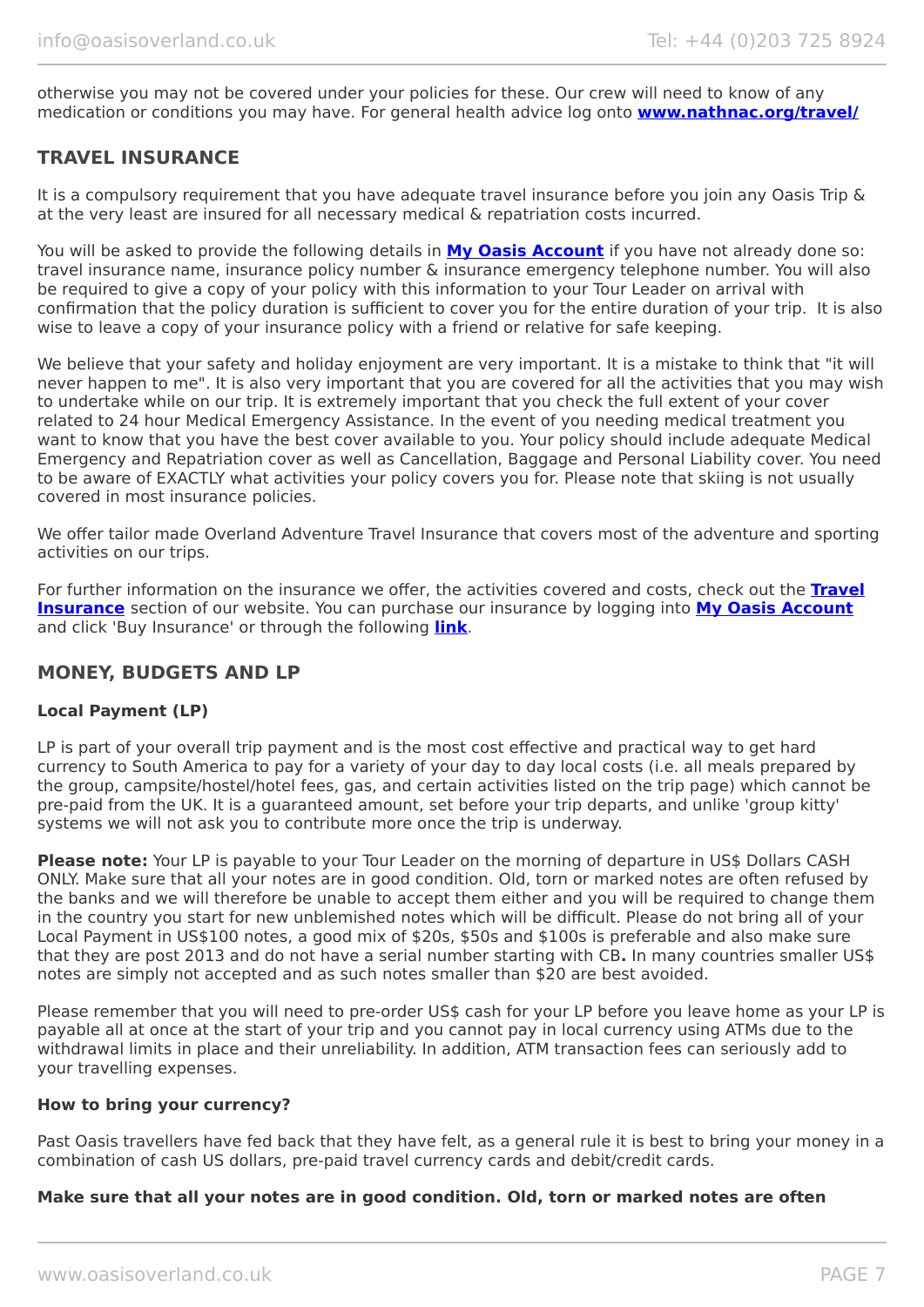**refused by the banks and shops. Please ensure your notes are dated post 2013** and do not have a serial number starting with CB. When buying US Dollars before you travel it is best to ask for clean notes with no tears or markings. It can be difficult using US\$100 bills in Ecuador, Peru and Bolivia so if possible, bring US\$50 bills for these countries. Some travellers worry about carrying so much cash with them, however all Oasis Overland trucks are equipped with an onboard safe for the security of your money and passport. Please also remember that Visas, where required, need to be paid for in US dollars cash only.

**Venezuela (If we are able to go there):** There are strict currency controls in place in Venezuela, with two official and one unofficial exchange rate currently in use. ATMs have extremely low limits for daily withdrawals and frequently run out of cash or are not in working order, as such they cannot be relied upon. We recommend you budget for your entire trip in Venezuela in cash US dollars.

#### **Spending Money**

From past trips and traveller feedback US\$150 to US\$200 per week should cover costs such as some meals out, soft drinks and beers, email & communications, souvenirs and other general spending. Personal spending habits & budgets differ greatly from person to person. Budget on visa costs and optional activities separately (see visa section above & optional excursions page) & allow extra for your Local Payment contribution. There is often a departure tax payable in the airport, so allow up to US\$50 for this.

For trips starting / ending before Carnival: During the Carnival week both tourists and locals flock to Rio, meaning that many resources are stretched. This includes access to cash via banks and cash machines, as the banks frequently close for the whole ten day carnival period. Many of the machines run out of cash early on in the celebrations (often by day 2), and once the machines are empty they are not restocked until after the carnival celebrations have finished. Money exchanges can also be difficult to access during this time, or will only provide a very poor rate. From past experience we know that the exchange rate weakens in the run up to Carnival, so all in all (if possible) it would be best for you to get some Brazilian Real's in advance. When working out how many you need, bear in mind any time you will be spending in Brazil before Carnival in Rio.

If your trip goes to **French Guiana, Suriname and Guyana** please note that the general cost of living in these countries is much higher than elsewhere in South America, and you can expect the price of meals, drinks, souvenirs and excursions to accordingly cost more. For these countries we suggest you budget around US\$300 a week for extra expenses.

### **Changing money**

Change your money only at banks, hotels, airports or forex bureaus. It is illegal to change money on the street, as these people will normally be opportunistic thieves or undercover police. Your crew will advise you where & when you can change money & with what means. It is also a good idea to have a small CASH emergency fund, to allow for the unexpected.

#### **Credit & Debit Cards**

If you are intending using your credit or debit card, we suggest taking more than one card with you as you may find that your card is not accepted in the first ATM you try. For credit and debit cards Visa is best. Mastercard and American Express are generally not accepted throughout South America. We recommend that you inform your bank that you will be using your card abroad to avoid it being blocked.

#### **Pre-Paid Travel Currency Cards**

These cards are similar to normal Credit and Debit cards but they can be pre loaded with cash before you travel with a set amount allowing you to withdraw this cash using the card at normal ATMs. It is a more secure way to access cash on your trip, but again do not rely on these as your sole means of funds on a trip - (please refer to the ATM section). Several banks and companies now offer these cards, but be sure to look into the rates for withdrawing cash when making your decision. When using these cards abroad you will use them to withdraw the local currency from an ATM and not the currency that you loaded onto the card.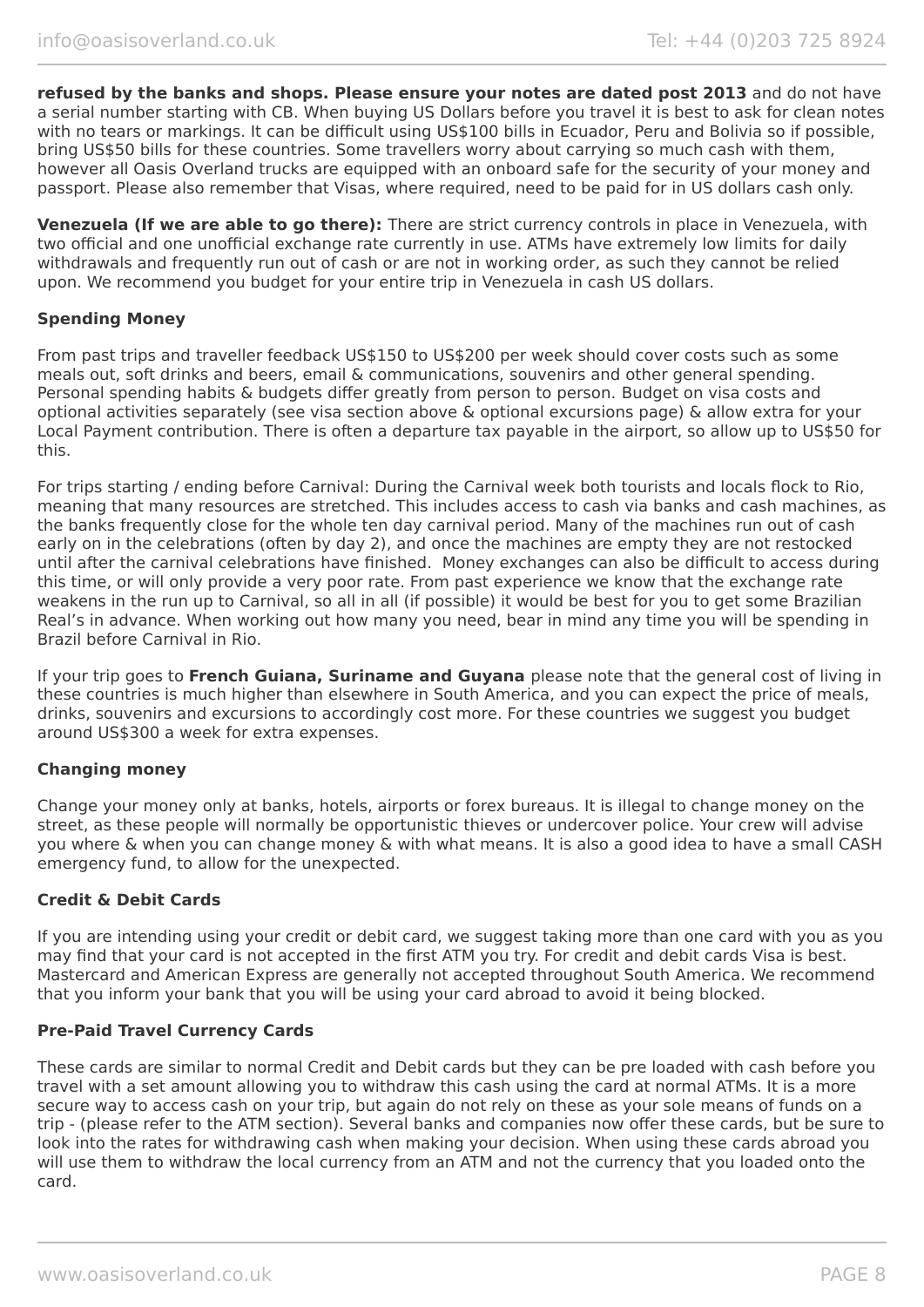#### **ATMs**

These are available in most major cities along our route and allow you to withdraw local currency only. We discourage you from relying on your ATM card as a primary source of funds in case it is lost/stolen/ swallowed, or the machine isn't working. In some destinations we probably won't even see a bank or ATM for days on end. Even where do find them, they cannot always be relied upon - things change, and ATMs don't always work! Besides memorising your PIN, it is also important to be aware of your daily withdrawal limit and bank withdrawal costs.

#### **Tipping**

Tipping in South America is customary and often expected, and local attitudes towards tipping are different to what we are used to in the West. It is often more than a reward for services well done but as wages are extremely low, it is an accepted means of supplementing an income. As a general rule, tipping around 10% of the total bill in restaurants is a good guide, and the same amounts usually apply for activities and excursions.

Because it can be difficult to know what to tip, and as it has such importance in some areas both economically and culturally, there may be times and activities for which your crew will make it clear what level of tipping is 'customary/expected'. They may also be quite enthusiastic or assertive in encouraging you to take account of these suggestions. This is motivated by the knowledge of how important tipping can be, and the offence or confusion that can be caused when local people are tipped poorly. In the end, tipping remains at the discretion of the individual, but our crew will continue to advise on normal rates, and we would ask you to carefully consider the economic or personal impact of being seen to 'under tip'. We know that many who travel with us are on a tight budget, but ask you to remember that those we work with locally may also face financial hardship, and also work very hard to try to give you unrivalled service/experiences.

As a very rough guide, we would suggest that you budget for an amount equal to 10% of the local payment for your trip, plus 10% of the cost of any of the listed optional excursions that you wish to do. The amounts you end up tipping may vary from a rigid 10%, but hopefully this will help you budget in general.

On the Inca Trail, your crew will advise you what the expected tipping amounts are before the trek. It may seem unusual to be asked to tip before receiving a service, but the tips are a crucial part of the income for the guides, cooks and porters, and it is important that this gets shared out equally and fairly between them, so you can expect your Oasis Tour Leader to take an active role in ensuring it is done in the correct manner. The tips are usually spread out by the Tour Leader and then given to the travellers to hand out on the last day of the trek.

In the past we have been asked by travellers about tipping your Oasis Crew. If you choose to do this, it would be budgeted separately from the above. Our guys work very hard at making your trip a great travel experience. Working overseas can often be challenging and they are pretty much on call for you 24 hours a day, so it's appreciated as a thank you for hard work and good service, but of course not mandatory. Our suggestion is to budget around US\$1, per person, per day.

### **CLIMATE**

You will experience a varying degree of climatic changes at any time of year, from freezing temperatures (down to as cold as minus -15°C) in the Andes, to scorching heat in the desert and heavy downpours in the jungle (up to as hot and humid as 47°C and 90% humidity).

The rains in the Andes usually occur between November and April. This means downpours once or twice a day with the rest of the day usually warm and sunny, although there will also be times where it may not rain at all for a week or so. April to October is the dry season with clear views of the mountains. It is hot during the day but extremely cold at night with temperatures often well below zero. You will be spending a lot of time at altitude where nights can be very cold at any time of year.

The deserts in Peru can also be cold during the night but can be very hot during the day particularly between October and May. The Amazon Jungle is very hot with high humidity plus regular downpours of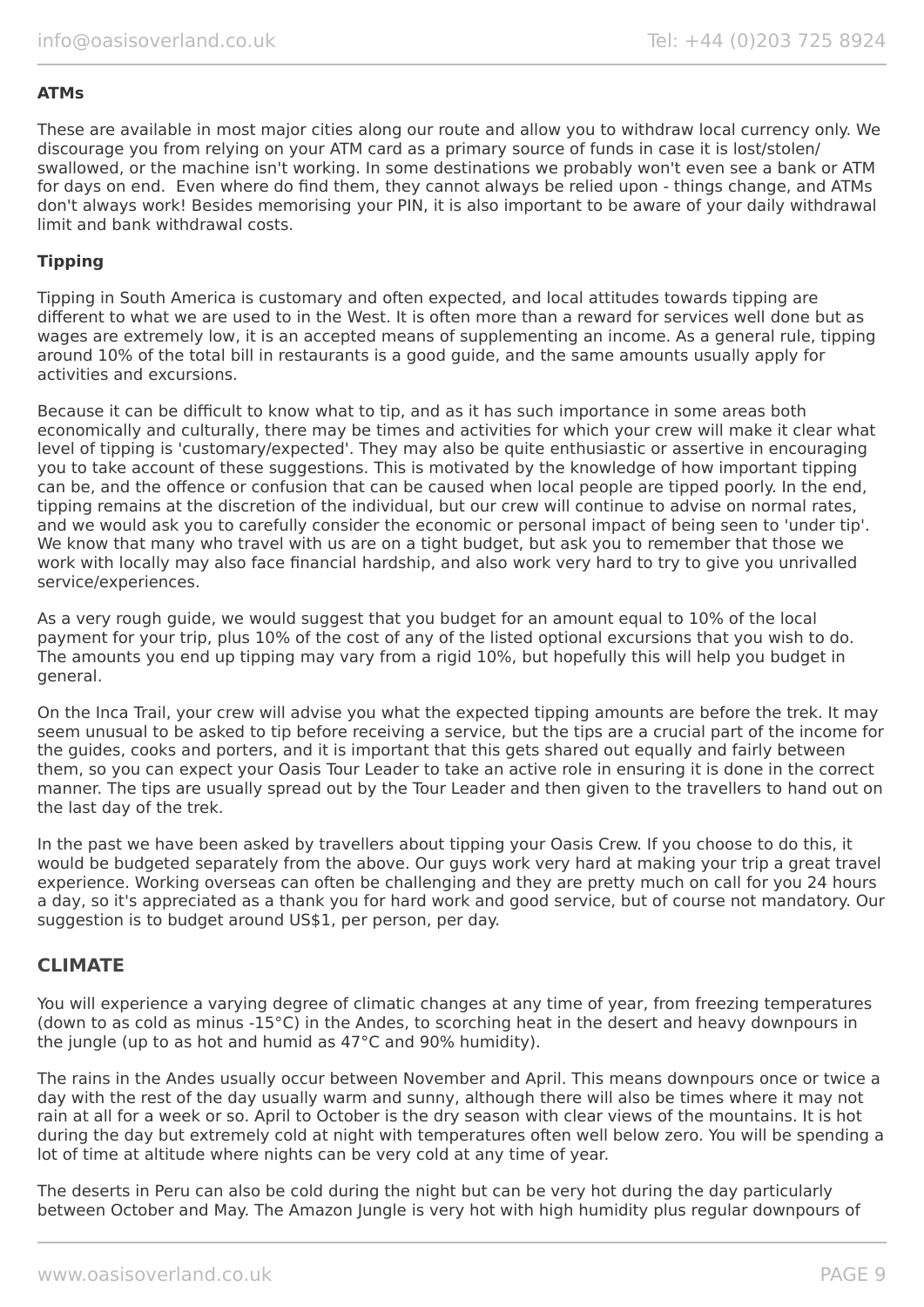#### rain usually year-round. **[View South American Climate Chart](https://www.oasisoverland.co.uk/south-american-climate-chart)**

If you are travelling on a trip that goes through Patagonia in July – September, please be aware it will get very cold at times with temperatures well below zero, and you can expect snowfall. Please be prepared for cold conditions, with thermal clothing and the correct sleeping bag.

## **WHAT TO TAKE**

The less you take the less you have to pack, wash & lug home & you can always pick up extras along the way. Most people make the mistake of bringing too much gear. Clothes washing or laundry facilities will be available at least once a week. You will be travelling in the heat & camping in the cold, so bring clothes for all climates; rough stuff is best. Pack according to season: allowing for extremes in temperature (from the constant baking heat in the dry season to the cold and occasional frost overnight in some areas) Make sure that you bring your gear in a traditional soft sided 70 - 90L rucksack or holdall - suitcases are not suitable. **Remember baggage is limited to 20kg per person plus one day bag.**

- Sleeping Bag 3 to 4 season bag, depending on season, & sleep sheet
- Foam sleeping mat or thermarest & repair kit
- Small day-pack or small bag to carry daily items
- Soft rucksack or holdall (NOT rigid suitcase)
- Water bottle for personal use we recommend Water-to-Go (see below Responsible Travel)

- One pair of trainers or boots
- Sandals/flip flops/jandals/thongs
- Underwear/socks
- T shirts/shirts
- Shorts/swimwear
- Jeans/trousers/jog pants/leggings
- Skirt or dress
- Sweat shirt/jumper
- Jacket/fleece & waterproof jacket

#### **Equipment Toiletries - Most available to buy on trip**

- Soap, shampoo, toothbrush/paste, antibacterial hand wash, lip balm & moisturiser
- Sun block  $35 +$  after sun, hat & sun glasses
- Tampons (can buy in most places)
- Contraception

#### **Clothes Personal Effects**

- Camera with protective case, spare batteries, film/memory card
- Torch & spare batteries (head torch is best)
- Travel adaptor plug/charger (for cameras & mobile phone batteries)
- Money belt
- Personal stereo there is a stereo on the truck with iPod/MP3 adaptors
- Towel &/or sarong

#### **Recommended Medical Kit List**

- Antiseptic ointment/ Antihistamine cream & tablets
- Nurofen or equivalent painkiller
- Eye-drops/bath
- Anti-diarrhoea treatment
- A couple of bandages (elasticated & triangular)
- Medication for personal allergies/asthma etc

• Insect repellent containing Deet

- Re-hydration sachets/vitamin tablets
- Assorted plasters
- 1 Course of malaria treatment
- Some suitable antibiotics as recommended by your doctor for infected cuts or to treat severe dysentery
- Malaria Tablets see Vaccinations & Health section

Please note that **in the winter months** (June - September) it can be very cold, especially at altitude, so we recommend that you bring extra layers of be prepared to purchase some when you are in Peru, Bolivia & Patagonia.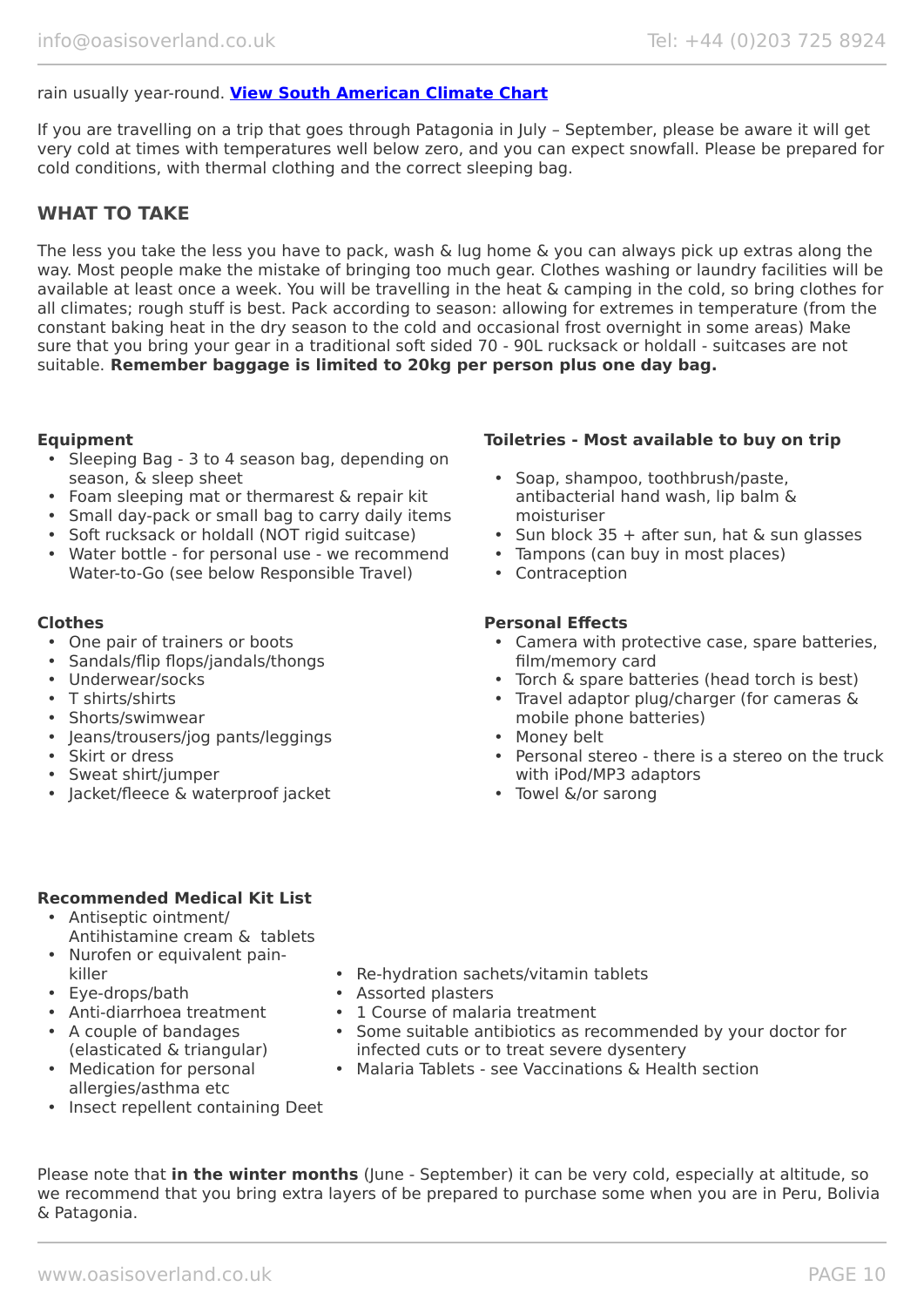Even though our trucks are equipped with a comprehensive medical kit, we advise you to bring a small personal medical kit as our truck kit is not for general everyday use. It will also be your responsibility to carry your kit on included excursions and optional activities as some local operators may not have medical kits to hand.

# **PHOTOGRAPHY AND ELECTRICAL EQUIPMENT**

**Cameras (incl. Digital & Video Cameras) -** An easy to use 'point and shoot' will get you some good photos. For memorable shots, it may be worthwhile investing in an SLR camera, but be sure to get some practice in before the trip! Most towns and cities have internet cafes where you can download onto CD/ internet sites - but don't rely on it. Internet speeds can be slow for uploading photos to social media or the Cloud.

**Photography -** Be aware of your surroundings when taking photographs and filming. Some locations will be sensitive or have local laws banning photography. For example it is usually forbidden to use cameras at borders or around government buildings, military installations, bridges and airports or to take photos of local officials. If you do take photos or film where it is not permitted you may find yourself being questioned by irate officials who may decide to confiscate your camera or instruct you to delete all the images/footage on your device. If in doubt ask for permission, or if there is no-one to ask use some common sense.

**Drones -** As the use of drones becomes more common, countries throughout the world are gradually updating their laws and restrictions on usage. The specific regulations will vary from one country to another, so do check the UK Foreign and Commonwealth Office advice for the latest information. As with cameras, use your common sense if you do use a drone and avoid operation in sensitive areas. If you plan to bring a drone on your trip with us please contact us first to ensure there will be a suitable place to store it while on your trip.

**Electrical charging & power supply -** It may be difficult to find a power source for charging at times, so a spare battery is a must.

Consider a 12V in-car charger (our vehicles are equipped with a couple of 12 volt cigarette lighter charger sockets - truck trips only) or bring along your 230V mains charger and travel adaptor plug for use at some of the hotels, hostels and campsites we stay at.

NOTE: 12V - 230V inverters cannot be used on our vehicles because of the power drain they cause.

Log onto **[www.whatplug.net](http://www.whatplug.net/)** for information regarding the different electrical plugs and voltage used in each country.

# **CONTACTING HOME**

The internet and WiFi are readily available in almost every town and city you will visit; most hotels and hostels will have free WiFi as will many bars and cafes. Do bear in mind that the connections can be unreliable and will not always be as fast as you are used to at home. If a lot of people try to use the internet at the same time the speed will be slower still, especially if trying to make Skype calls or upload photos/videos. During periods of the trip where we are camping, internet will be less common.

Some travellers choose to take an unlocked mobile phone with them and buy local SIM cards in each country, allowing them to use mobile data. If you particularly want or need regular internet access this may be a good option. Telephone calls can be expensive usually £1 to £5 for a three minute call.

**Online Diaries** - A great variety of free "travel blogs" are now available online, they are a good way of keeping relatives and friend up to date with what you are doing and a good place to upload photos, collecting messages as well as keeping a record for yourself.

### **RESPONSIBLE TRAVEL**

#### **Before you go**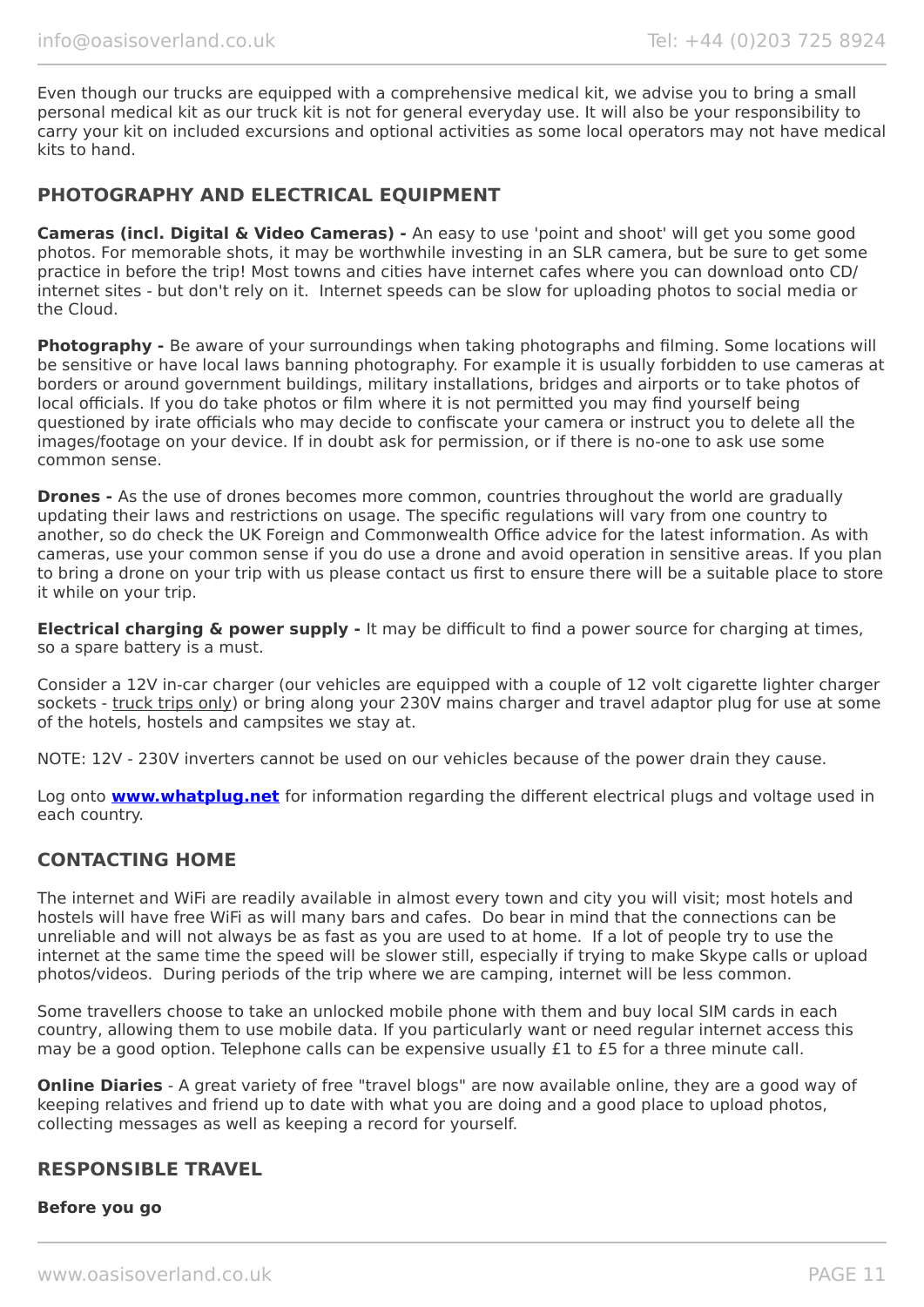- Remove unnecessary packaging before you go waste disposal facilities are often stretched or non existent in the places we visit. To avoid unnecessary pollution of local water supplies take environmentally friendly toiletries with you.
- Why not invest in a wind-up or solar-powered torch or media player before you travel or at least rechargeable batteries.
- Learn some of the local language and read up on the local history/culture before you go. You'll get so much more out of your trip.
- Why not pack some pens/pencils exercise books in your rucksack and they can be donated to a local school or project while you're away. You can also purchase these items cheaply, locally which will help local businesses.
- Take a sturdy water bottle with you from home that you can re-use throughout your trip. We carry large quantities of purified water with us on our Expedition vehicles and it is much better for the environment if you drink this, rather than purchase bottled water along the way. (It also saves you money).
- Water-to-Go: Oasis Overland have partnered with Water-to-Go to help reduce the number of plastic water bottles consumed during a trip. Water-to-Go is a filtration system that eliminates over 99.9% of all microbiological contaminants including viruses, bacteria, chemicals and heavy metals from any non-salt water source. Click here and enter the code OASIS15 to purchase your **[Water-to-Go](https://watertogo.eu/partnerships/oasisoverland/)** products at 15% discount. Water-to-Go will then donate a further 15% to Oasis Overland Charity projects.

#### **While you're travelling**

From experience gained in running trips, we have developed our own practical and manageable environmental policy which all of our crew practice on the trips we operate, and they will share this information with you at the start of your trip. We welcome your input on this, plus any new ideas you may have, to improve our existing procedures. As a guide here's a few tips to bear in mind.

- Don't waste water. It is a scarce resource in many of the places our trips visit. On all our Ultimate and Overland Expeditions we carry large quantities of purified water with us. We encourage you to refill your own water bottles from this supply, rather than purchase bottled water along the way-much more environmentally friendly and saves you money.
- Never buy endangered species or endangered habitat products. Apart from the fact of it being illegal it also encourages the trade to continue.
- Look after and preserve the areas we visit. Be careful about stepping on coral reefs or trekking on undesignated tracks.
- Buy locally made crafts and products helping to support the local economy.
- Don't feel when bargaining that you have to get the cheapest price possible just for the sake of it. Pay what the item is worth to you & don't worry about what someone else has paid.
- Try the local food and drinks this will help to support local farmers and food sellers. Sitting in a local cafe is also a great way to meet local people.
- Dispose of litter appropriately on your trip. This includes cigarette butts. Not only does litter look unsightly it can be lethal to wildlife.
- Where any toilet facilities exist, however unsavoury they might seem to you, they should be used. Where they do not, always bury your waste and make sure it is never near (at least 30m) a water source.
- When game viewing do not encourage your guides to get too close to the wildlife so that their natural behaviour is impeded.
- Respect local customs, traditions and beliefs of the people in the different regions that you travel through.
- Do not take photos of people, ritual events or special places unless you have asked first. Dress appropriately according to local codes and show respect around religious festivals.
- Recycling is almost non-existent in many of the areas and countries we visit we do the best we can with limited resources & space on our vehicles.
- For books dedicated to travelling more responsibly & ethically see: **[www.tourismconcern.org.uk](https://www.tourismconcern.org.uk/)**

**Community Projects** - Oasis are active in raising awareness and providing support to a number of projects and local schools where we believe we can make a positive difference. More information on the **[projects we support](https://www.oasisoverland.co.uk/responsible-travel/charities-we-support)**.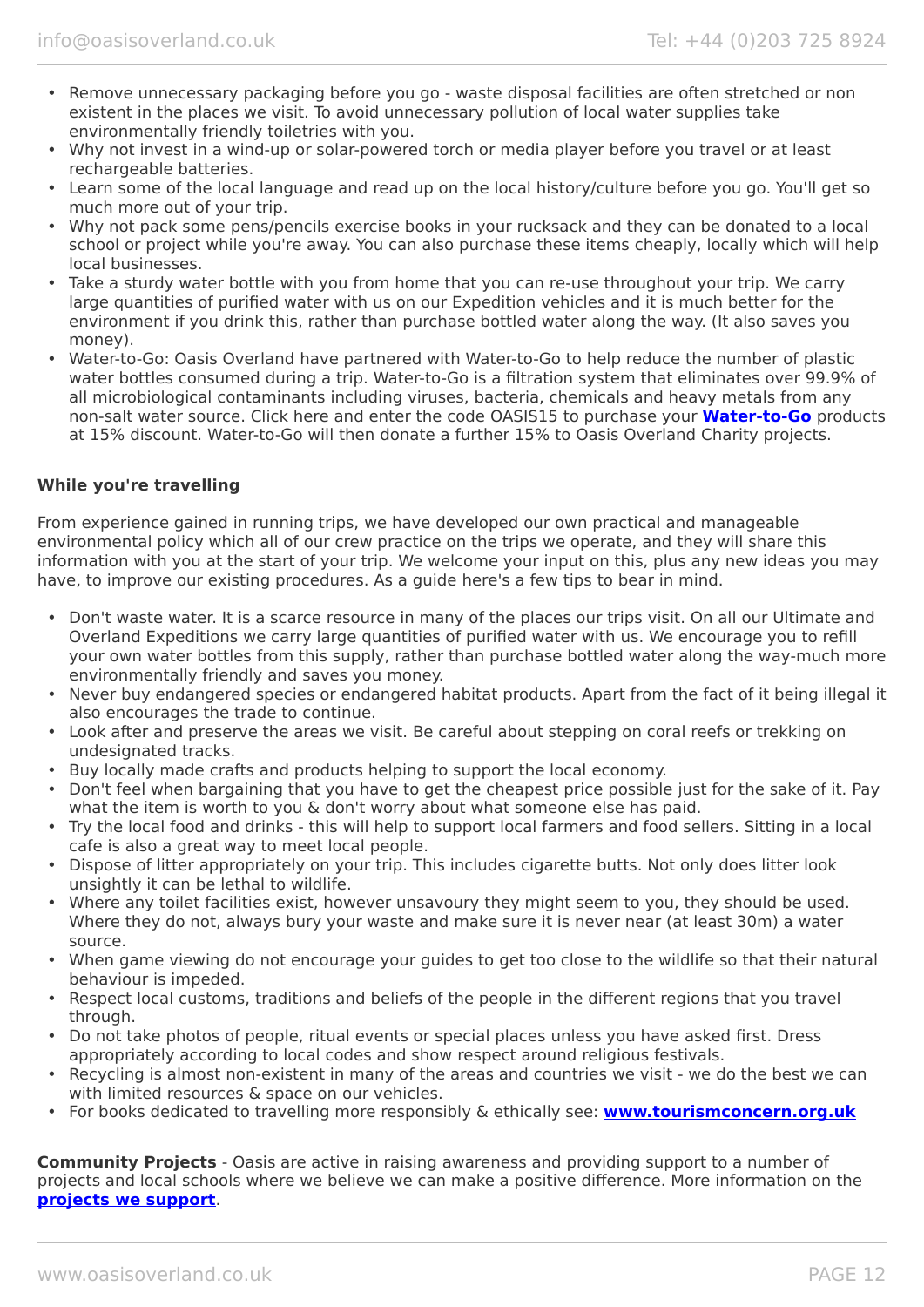# **SECURITY**

The UK Foreign and Commonwealth Office (FCO) offer country-specific advice, regarding not only security but also entry regulations, local laws and customs and health. We strongly recommend all travellers visit the FCO website, or the equivalent in their home country, to familiarise themselves with local conditions and issues in the countries they plan to visit before committing to a trip with us. You can view their website [here.](https://www.gov.uk/foreign-travel-advice)

If you have any questions at all about the safety or security of your trip, please do not hesitate to contact us and we will be happy to discuss your trip in more detail.

**In cities** - All major cities have their share of petty crime (just like our cities) and sensible precautions need to be taken. Wearing expensive looking jewellery or watches and carrying cameras will draw unnecessary attention to you. Leave valuables such as passports and excess money in your hotel safe or truck safe (we recommend carrying a copy of your passport details page at all times). You may find a simple money belt is more discreet than a bag. Always be aware of your surroundings and when approached by people you do not know, use your common sense. At night in cities it's best to use a taxi, rather than walking around the streets, single women in particular need to be careful and we would suggest that it is safer to be in a group.

**On board the truck** - Each vehicle is fitted with a hidden, lockable safe to be used for money, passports and important documents. Group members will be responsible for the safe and Oasis Overland cannot accept any liability for clients' personal or monetary contents kept in the safe or on board the truck. We advise you to not take items of value that are not essential for the journey. In certain areas a roster may be drawn up for the group to share the task of guarding and keeping the vehicle secure.

# **WHAT TO EXPECT**

# **LIFE ON THE ROAD**

The Oasis truck will be your new home giving you a comfortable, secure base with which to experience your trip. As part of the adventure you will be expected to have an active involvement in the day to day running of the trip, be part of the group and get stuck in and help with various tasks, whether it's cooking meals over open fires, pitching your tent or keeping the truck clean & tidy.

### **Itinerary**

Because Oasis Overland do not operate normal 'package holidays' the itineraries given cannot be guaranteed to run exactly as outlined. However, it is rare that we have to make major changes and in the event that we do this will be discussed with you either before or during the trip. It is important to bear in mind that should it not be possible to enter a certain country due to safety concerns, visa problems or political turmoil etc, and it becomes necessary to fly over a country in order to continue a trip, that all costs for flights will be borne by you and not Oasis. Should it not be possible for an Oasis trip to begin from a scheduled starting city due to border closures, civil unrest etc, Oasis will make all reasonable efforts to begin the trip from an alternative location. However, all additional costs that you may incur in travelling to the alternative location will be paid by you or your insurance company and not Oasis.

#### **Seatbelts**

All Oasis Overland trucks are fitted with seat belts. For your own safety and security we recommend that travellers wear these at all times whilst the vehicle is moving.

#### **Accommodation**

**Camping** - Oasis provides tents for those nights you will be camping. Tents are shared (between two people of the same sex from your group unless you are a couple). We spend some nights bush or desert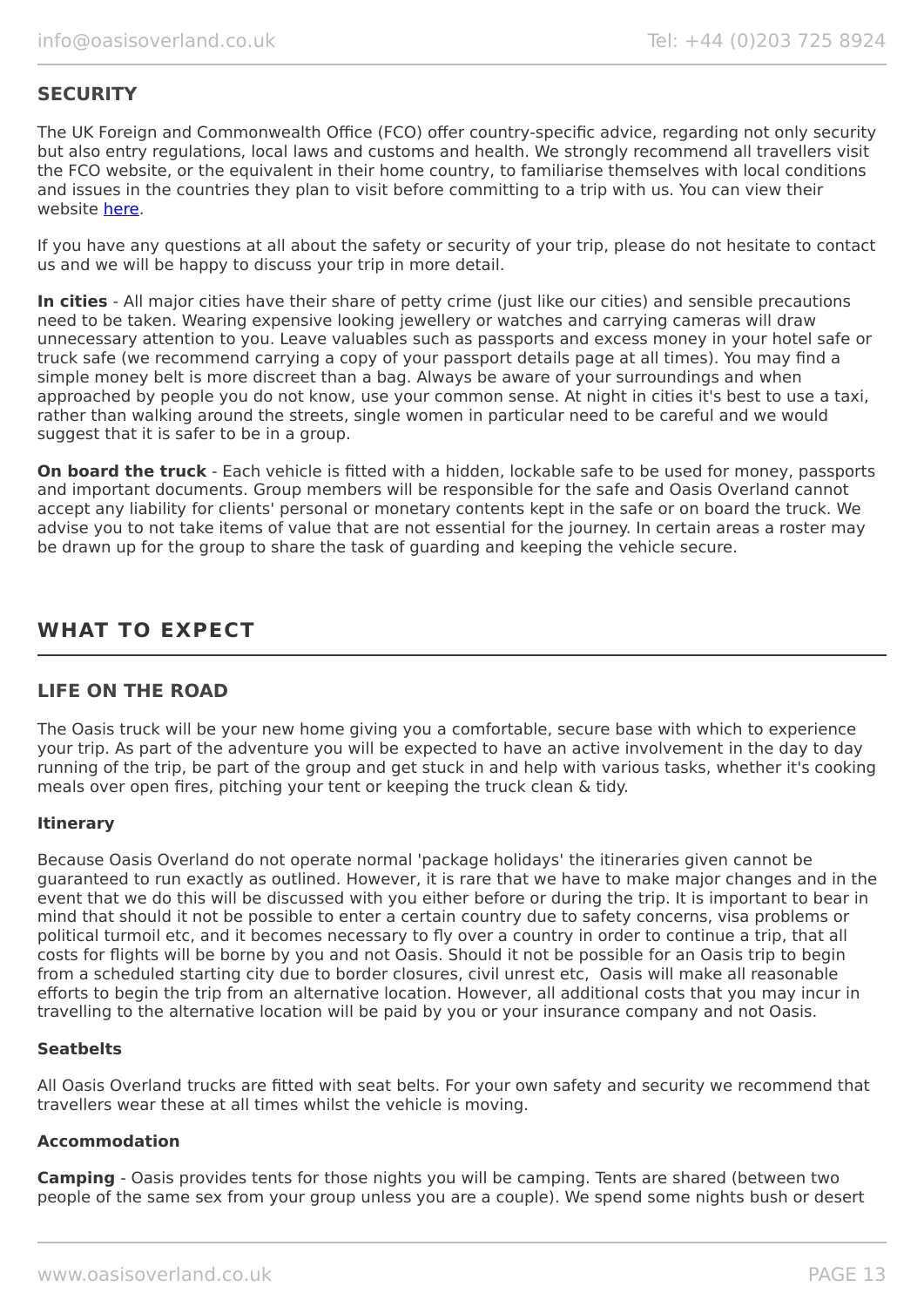camping, and on some occasions it is necessary to camp at overnight services, which are basic but equipped with showers and other facilities; the rest of the time in campsites. Facilities and standards at campsites vary, some are well equipped and managed and some are very basic. At bush camps you will be living off the truck, so there will be no showers or en-suite facilities! At certain campsites there is the opportunity to upgrade to a private room at your own expense if you are missing your bed.

**Simple Hotels/Hostels** - At some locations we will stay at small locally owned hostels/hotels. These are usually basic places, and often the accommodation will be mixed sex dormitory style. Upgrades may be available on arrival, but cannot be reliably pre- booked. Please be aware that the quality of accommodation can vary quite a lot from area to area and sometimes in a small hotel the standard of rooms can vary even from one room to the next - so there needs to be a level of understanding within the group that your Oasis Crew does not often have power over room allocation or services provided by various hotels and it is unavoidable that they have to rely on the local staff. Please note if you choose to participate on an overnight optional activity, then you will not receive reimbursement for any accommodation or meals that you are missing out on with the rest of the group.

#### **During the day**

As a guide, driving days normally start at about 8am and finish at about 5pm, with stops for lunch and buying food, seeing local sights etc. We won't be driving every day, although there are times when we will drive for two, but we will then stop for a few days and you will have free time to explore, meet local people, do some optional activities or just relax and do your own thing. Expect to sometimes get dusty & dishevelled during the day and although you will be able to shower most nights (except at bush camps), not all camps will have hot showers.

#### **Meals & cook groups**

When 'on the road' or camping, we usually cook using gas or over open fires in a rota system and you can expect to cook in a group of two or three people approximately once every ten days depending on the number of people on trip and whereabouts you are. Your cook group will have to decide on what to cook, utilise stocks from the truck stores and locally obtain ingredients from markets, shops etc. and rustle up a meal. But don't worry if you're not a Gordon Ramsay, as the rest of the group and the Tour Leader usually lend a helping hand. Here is an idea of what to expect at meal times:

**Breakfasts:** Usually simple - we help ourselves to cereal, toast, hot drinks and on occasion we will splurge with a cooked breakfast.

**Lunch:** Cold and usually quick. The cook group will put out bread, tinned supplies and maybe make a salad.

**Dinner:** Cooks come into their own in the evening, and will always attempt to cook up some delights.

When staying in hotels in towns or cities we do not include meals. This is your chance to go out and explore and try local cuisine in local restaurants.

**Vegetarians / Vegans / Coeliacs / Gluten & Lactose intolerance -** Our Tour Leaders will always do their best to cater for any dietary requirement or intolerance whenever possible. However we do not cater for fussy eaters. It must be remembered that the variety of dishes available to Vegetarians may not be the same as available to meat eaters. If there is anything in particular you require in your diet or because of an allergy or would miss from home, it would be best to bring these with you, as these cannot be purchased with normal Local Payment funds due to the high cost of these specialised and often imported foods.

Remember that when eating out in local restaurants & hotels that vegetarianism or food allergies / intolerance's, are still not widely known about or understood by many local people. i.e Vegetarians or Vegans will often be offered fish or chicken in error. Most large towns and cities, or areas used to tourists, will often have more choice but please be aware that it will probably not be as varied as you are used to when eating out at home.

#### **In the evenings**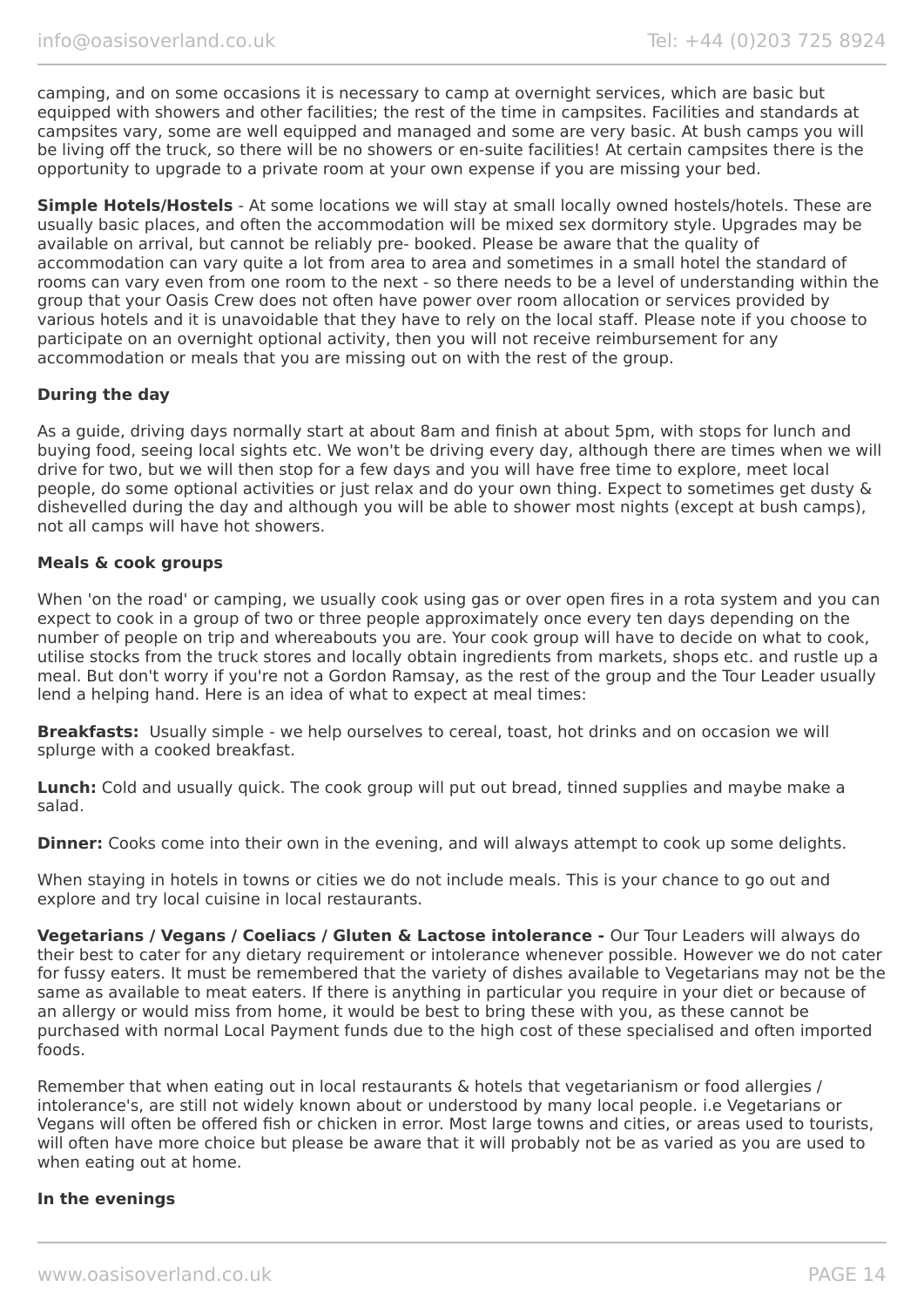When at a bushcamp or campsite, you and your tent buddy will put up the tent, and then lend a hand with getting out the tables, stools, firewood and water containers. The fire grates need to be taken out, the fire lit and someone can fill the kettle and make hot drinks while the cook group prepares the evening meal. Then just sit back, chill and enjoy the rest of your evening!

#### **Oasis Crew**

We usually have two Crew whose duties are extensive and quite demanding, with challenges ranging from driving and maintaining the expedition vehicle to a high standard, to organising visas and border crossings, arranging accommodation, pre-booking some excursions and guides, helping with shopping and cooking as well as finding the best deals, socialising and making sure everything runs as smoothly as possible. Whilst our Crew are usually experienced and knowledgeable, they are not tour guides as such. Our trips pass through many countries and our Tour Leaders cannot be expected to have detailed knowledge of each countries history, flora and fauna and archaeological sites. Even so - they will be more than willing to pass on any interesting and useful information that they have acquired whilst on the road. A rewarding way to gain a better insight into the wildlife, cultural and historical diversity of the countries we travel through is by reading guide books as well as talking to the local people and using local guides.

Adventure travel can be unpredictable and occasionally our Crew may have to amend the itinerary to take into account changing local circumstances or because of a delay at a border or because of circumstances outside our control. This can all lead to additional work and commitment for our Crew who will do all they can to minimise any disruption to the trip. While our Crew are essentially on call 24 hours a day 7 days a week, it has to be remembered that no one is actually expected to work these hours, so at Oasis we are realistic that within a trip there will be times when our Crew need 'down time' and a chance to relax and 'let their hair down' as well. They are only human!

Optional Excursions are paid for on the day and organised during your trip, so you can decide whilst travelling which activity you may want to do. Prices listed are only a guide and may be dependant on fluctuating exchange rates and minimum numbers. Please see below for more details.

# **OPTIONAL EXCURSIONS**

# **COLOMBIA**

| <b>Title</b>                                 | <b>From Price</b> |
|----------------------------------------------|-------------------|
| Cerro de Monserrate Cable Car - Bogota       | US\$15            |
| Chiva Bus Tour - Cartagena                   | US\$25            |
| Coffee Farm Plantation Tour - Manizales      | US\$20            |
| Museums, Attractions & Entrances - Bogota    | <b>US\$5</b>      |
| Parque Los Nevados Day Trip - from Manizales | US\$65            |
| Termales del Ruiz - Thermal Baths            | US\$30            |
| Santuario de las Lajas Museum - Ipiales      | US\$1             |

We feel that having optional excursions gives a greater degree of flexibility and independence to our group members; independence to decide how much your spending budget can afford; flexibility to decide when and what time of day or with whom to visit a particular site, rather than for example, with the whole group at a pre-ordained time. If you decide not to join a popular excursion, you will have free time to relax or wander off to a market, village or beach, depending on where we are.